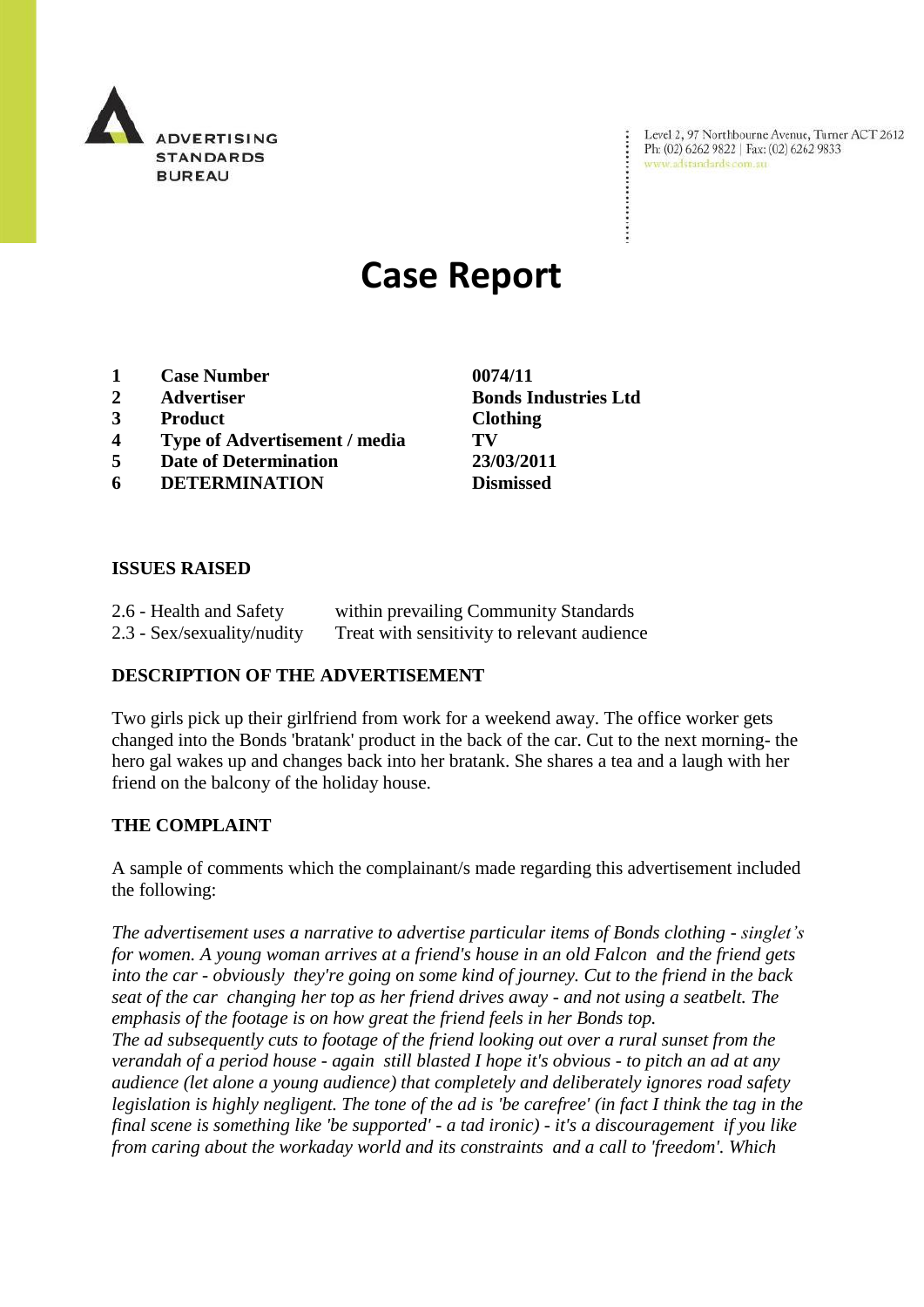*evidently includes not wearing a seatbelt over your fabulous Bonds singlet? Having lost a teenage cousin to a road accident I find this profoundly thoughtless if not offensive. I can't remember whether the driver of the car in the ad is wearing a seatbelt but the ad concentrates mainly on her friend - who's more than happy to dive into the back seat of the car jump about gleefully to change her clothes while the car's on the road and not bother with a seatbelt at all. This flies in the face of current road safety legislation around mandatory seatbelt use and in view of statistics on young Australians' road deaths it's simply inexcusable. Out in her Bonds top.*

*Main issue for me is the absence of seat belts worn by all 3 occupants of the car as well as the driver at one stage turning fully around to look at the person in the back seat whilst driving the vehicle.*

*In view of the overwhelming statistics relating to death or injury of young drivers I feel this ad is grossly irresponsible and does not support the constant messages put forward in regard to road safety and responsible driving.*

*The woman in back seat of car does not wear a seatbelt. This could encourage younger audiences that it is ok not to wear one if they having fun with their friends. BONDS UNDERWEAR HAVE DONE SOME GREAT COMMERCIALS ADVERTISING*  YOUNG GIRLS UNDERWEAR BUT THIS TIME THEY HAVE MISSED THE FACT OF SAFE DRIVING. TO SEE YOUNG GIRLS DRIVING IN A CAR GETTING CHANGED AND *NOT WEARING SEAR BELTS IS NOT A GOOD EXAMPLE*

*None of the women in the vehicle are wearing seatbelts and a message appears on the screen stating that seatbelts were worn during filming. Problem is they are presented as not wearing seatbelts at all time during the ad. Not a seatbelt in sight. I object to the ad because it gives the impression that it is somehow cool for young people to travel in vehicles without wearing belts. Very poor on Bonds part.* 

*The ad seems to focus more on the young girl's semi-nude body (such as her bum) rather than on the actual bra itself. It also portrays young girls in a manner that makes them look stupid immature and as objects of male desire.*

### **THE ADVERTISER'S RESPONSE**

Comments which the advertiser made in response to the complainant/s regarding this advertisement include the following:

*The Bonds team take road safety very seriously, as you can see by our actions below. In the development of the BraTank commercial we were very conscious of working with all the authorities to be compliant for road safety.* 

*The car featured in the ad was an old model (a Ford Fairmont released in 1965) and therefore fitted only with lap belts. The Victorian Roads Authority state (see attached for reference) that the vehicle used does not require rear belts as mandatory seat belts in the rear did not come in till 1971. Although we were not required to use seatbelts we had lap seatbelts installed to ensure our girls were safe. We have the receipt for this should you wish to have a copy.*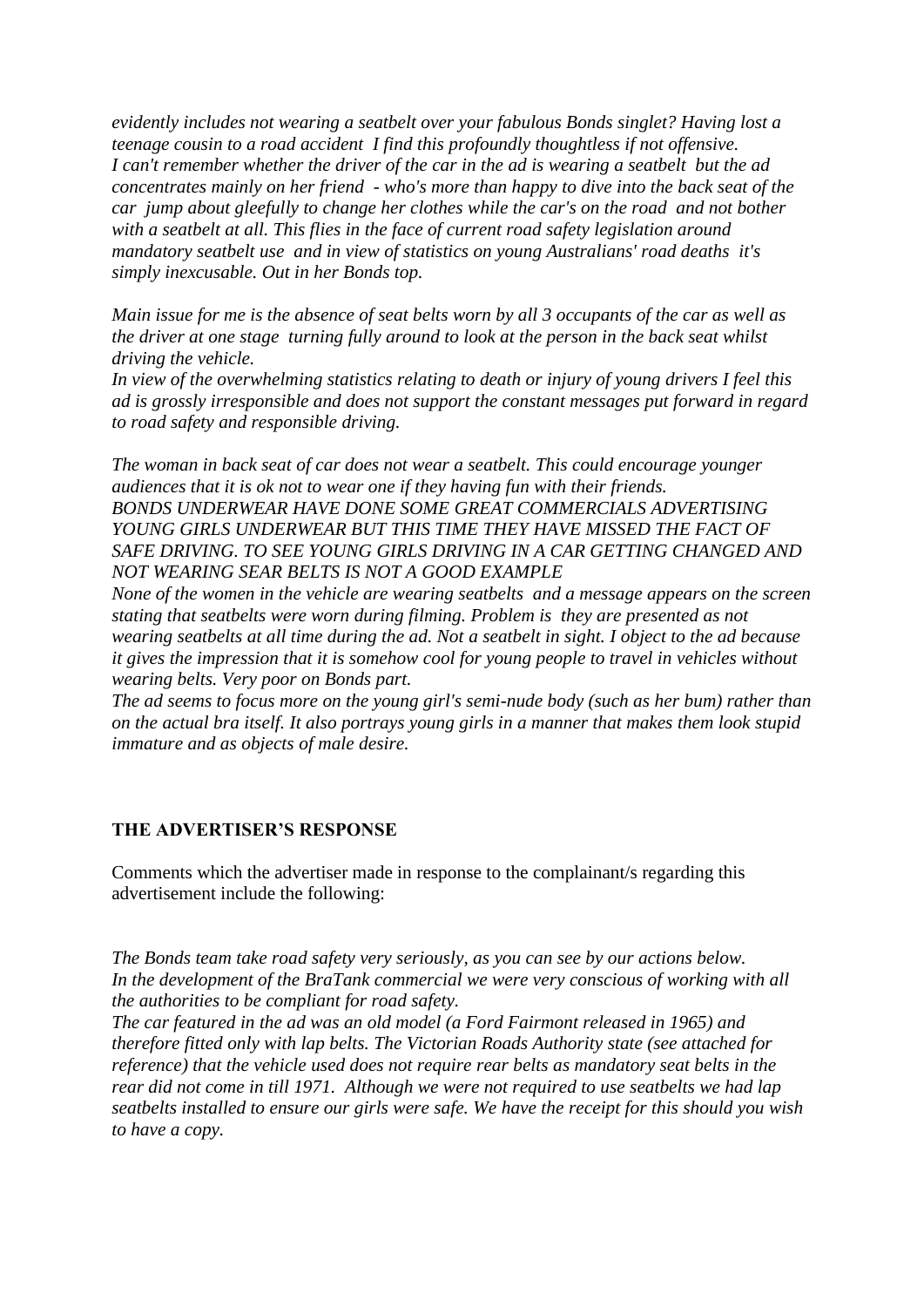*In addition to this we placed a very large super stating 'seatbelts worn during filming' across the first 3 seconds of the commercial to ensure our viewers know these seatbelts were worn. We absolutely did not want any miscommunication on this front. We also worked with CAD to get their approval of the commercial before it ran. They approved the time frame of the super and the size - but after airing we, out of our own initiative brought up the size and time to ensure it was very hard to miss. Again, safety on the roads is not something we take lightly!*

## **THE DETERMINATION**

The Advertising Standards Board ("Board") considered whether this advertisement breaches section 2 of the Advertiser Code of Ethics (the "Code").

The Board noted the complainants' concerns that the advertisement features girls in a moving car not wearing seatbelts, and in one scene there is a close up of a young woman"s semi-nude body which portrays her as an object of male desire.

The Board reviewed the advertisement and noted the advertiser"s response.

The Board considered whether the advertisement complied with section 2.3 of the Code. Section 2.3 states: "...shall treat sex, sexuality and nudity with sensitivity to the relevant audience and, where appropriate, the relevant programme time zone'.

The Board noted that the advertisement is for Bonds underwear and that in the final scene a young woman gets out of bed, walks on to her balcony and stretches. The Board noted that the camera closes in on her so that we can see the singlet and underpants she is wearing more clearly, and considered that the focus was on the product and not the woman"s body. The Board considered that there is a focus on the advertised product and no suggestion in the advertisement of the girl being an object for men to desire and the advertisement is not sexualised.

Based on the above the Board determined that the advertisement did treat sex, sexuality and nudity with sensitivity to the relevant audience and that it did not breach section 2.3 of the Code.

The Board then considered whether the advertisement was in breach of section 2.6 of the Code. Section 2.6 of the Code states: "Advertising or Marketing Communications shall not depict material contrary to Prevailing Community Standards on health and safety".

The Board noted the advertiser"s response that the car featured in the advertisement was a Ford Fairmont released in 1965 and therefore fitted only with lap belts. The Victorian Roads Authority (Vehicle Standards Information 21, Summary of Seat Belts and Child Restraint Fitting Requirements, January 2000) state that the vehicle used does not require rear belts as mandatory seat belts in the rear did not come in till 1971, and that the advertiser had lap seatbelts installed to ensure the girls were safe. The Board noted that at the start of the